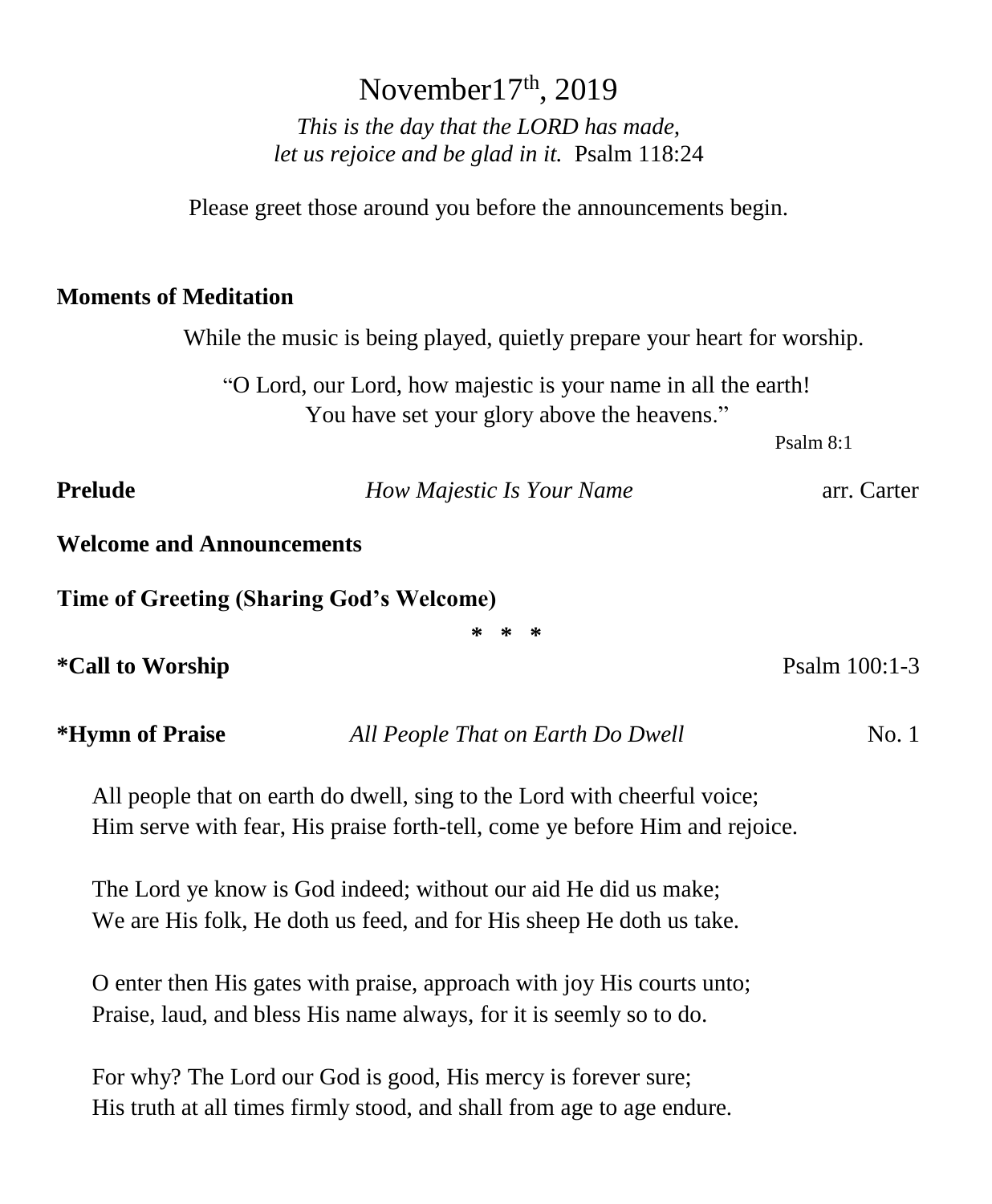**Scripture Reading Luke 10:1-20** Pew Bible Page 1611

## **Prayer of Confession**

Our Father in heaven, have mercy on us. Far too often we lower our eyes and fix our gaze on earthly matters, rather than looking at You. Forgive us of pride that convinces us that we are better than others. We are far too quick to compare ourselves to others that we see in sin, and to think that we are better than they. Convict us for seeing the sin that lies outside of us and failing to deal with the sin that dwells within each one of us. Lord God, continue to work faith, repentance, and new obedience in each one of our hearts that we would continue to be transformed, and that our lives would shine brightly into the darkness of this present world. Fix our eyes upon Jesus, for it's in His name we pray. Amen.

## **Assurance of Pardoning Grace** Psalm 100:4-5

**<sup>4</sup>** Enter his gates with thanksgiving, and his courts with praise! Give thanks to him; bless his name! **<sup>5</sup>** For the Lord is good; his steadfast love endures forever, and his faithfulness to all generations.

### *\**Hymn of Thanksgiving *Jesus Paid It All* No. 308

I hear the Savior say, "Your strength indeed is small, child of weakness, watch and pray, find in Me, your all in all." Jesus paid it all, all to Him I owe; sin had left a crimson stain, He washed it white as snow.

Lord, now indeed I find Your pow'r, and Yours alone, can change the leper's spots, and melt the heart of stone. Jesus paid it all, all to Him I owe; sin had left a crimson stain, He washed it white as snow.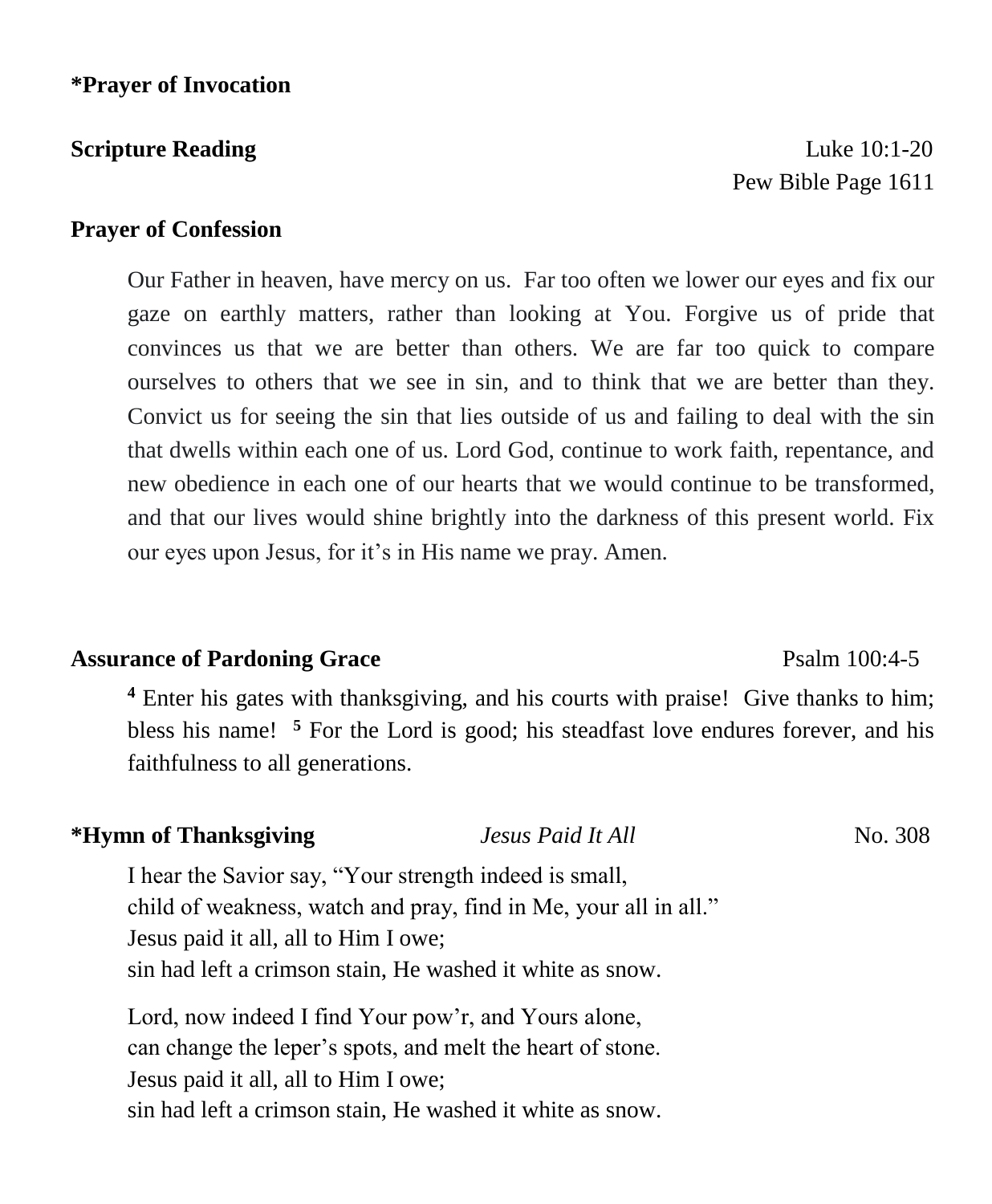For nothing good have I whereby Your grace to claim - I'll wash my garments white in the blood of Calv'ry's Lamb. Jesus paid it all, all to Him I owe; sin had left a crimson stain, He washed it white as snow.

And when, before the throne, I stand in Him complete, "Jesus died my soul to save," my lips shall still repeat. Jesus paid it all, all to Him I owe; sin had left a crimson stain, He washed it white as snow.

## **Heidelberg Catechism 27, 28**

- Q. 27 What do you understand by the providence of God?
- A. The almighty and ever present power of God by which God upholds, as with his hand, heaven and earth and all creatures, and so rules them that leaf and blade, rain and drought, fruitful and lean years, food and drink, health and sickness, prosperity and poverty – all things, in fact, come to us not by chance but by his fatherly hand.
- Q. 28 How does the knowledge of God's creation and providence help us?
- A. We can be patient when things go against us, thankful when things go well, and for the future we can have good confidence in our faithful God and Father that nothing in creation will separate us from his love. For all creatures are so completely in God's hand that without his will they can neither move nor be moved.

## **Prayer of Intercession**

**Tithes and Offering** *Now Thank We All Our God* arr. Vandall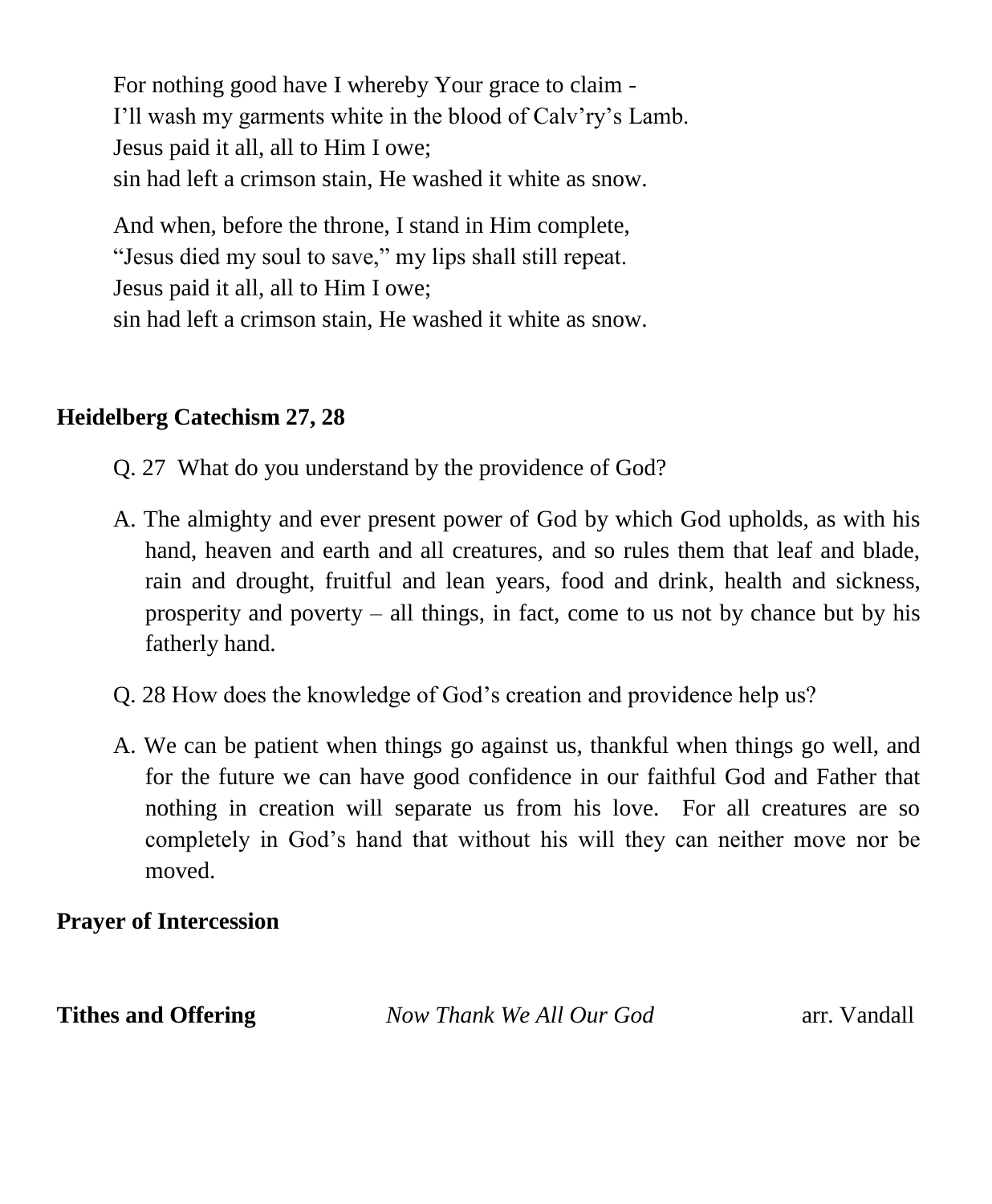Praise, my soul, the King of heaven, to His feet your tribute bring; ransomed, healed, restored, forgiven, who, like me, His praise should sing? Praise Him, praise Him, praise Him, praise Him, praise the everlasting King.

Praise Him for His grace and favor to our fathers in distress; Praise Him, still the same forever, slow to chide and swift to bless; praise Him, praise Him, praise Him, praise Him, glorious in His faithfulness.

Father-like He tends and spares us; well our feeble frame He knows; in His hands He gently bears us, rescues us from all our foes; praise Him, praise Him, praise Him, praise Him, widely as His mercy goes.

Frail as summer's flow'r we flourish, blows the wind and it is gone; but while mortals rise and perish, God endures unchanging on. Praise Him, praise Him, praise Him, praise Him, praise the High Eternal One.

Angels, help us to adore Him; you behold Him face to face; sun and moon, bow down before Him dwellers all in time and space, praise Him, praise Him, praise Him, praise Him, praise with us the God of grace.

**Sermon** Shoulder to Shoulder: Gospel Partnership in Philippi Philippians 3:12-21 Pew Bible Page 1829 Outline

1. Motivation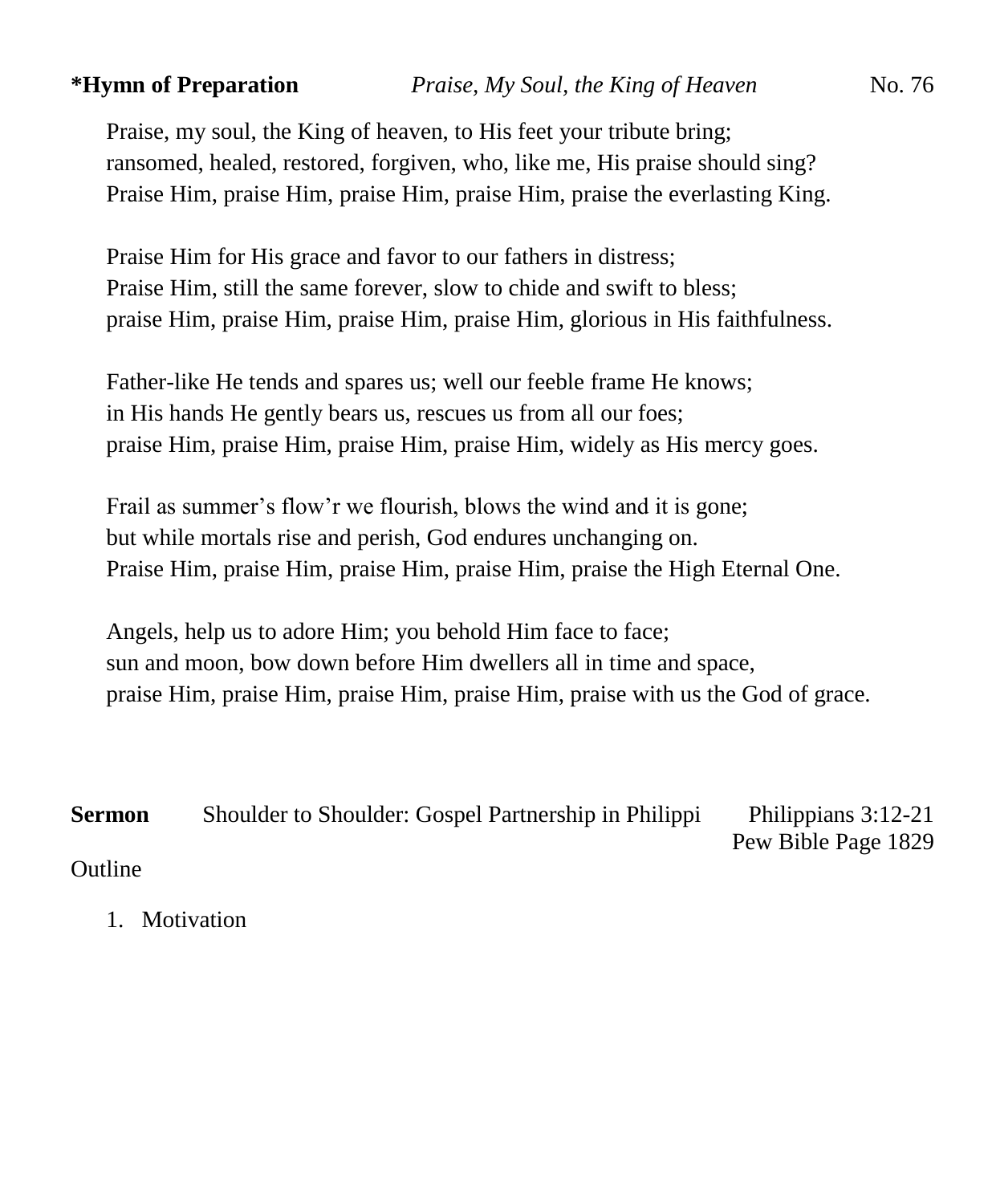2. Modelling

3. Membership

Questions for Further Reflection:

- 1. Read 1 Corinthians 1:18; 2:1-2 and Galatians 6:14. How did Paul regard the cross of Christ?
- 2. How is the Christian to respond to the lusts of the flesh? Read 2 Timothy 2:22; Titus 2:12; 1 Peter 2:22; 4:2.
- 3. Some groups and people have taught that, even as a Christian, you can still indulge in sin and live a life which is hardly any different from that of an unbeliever. Discuss this in the light of the teaching in this section.
- 4. A mentor is someone who sets an example to others and teaches them. Is there someone whom you could mentor, by modelling and demonstrating the grace of God in your life? How would you plan to go about this process?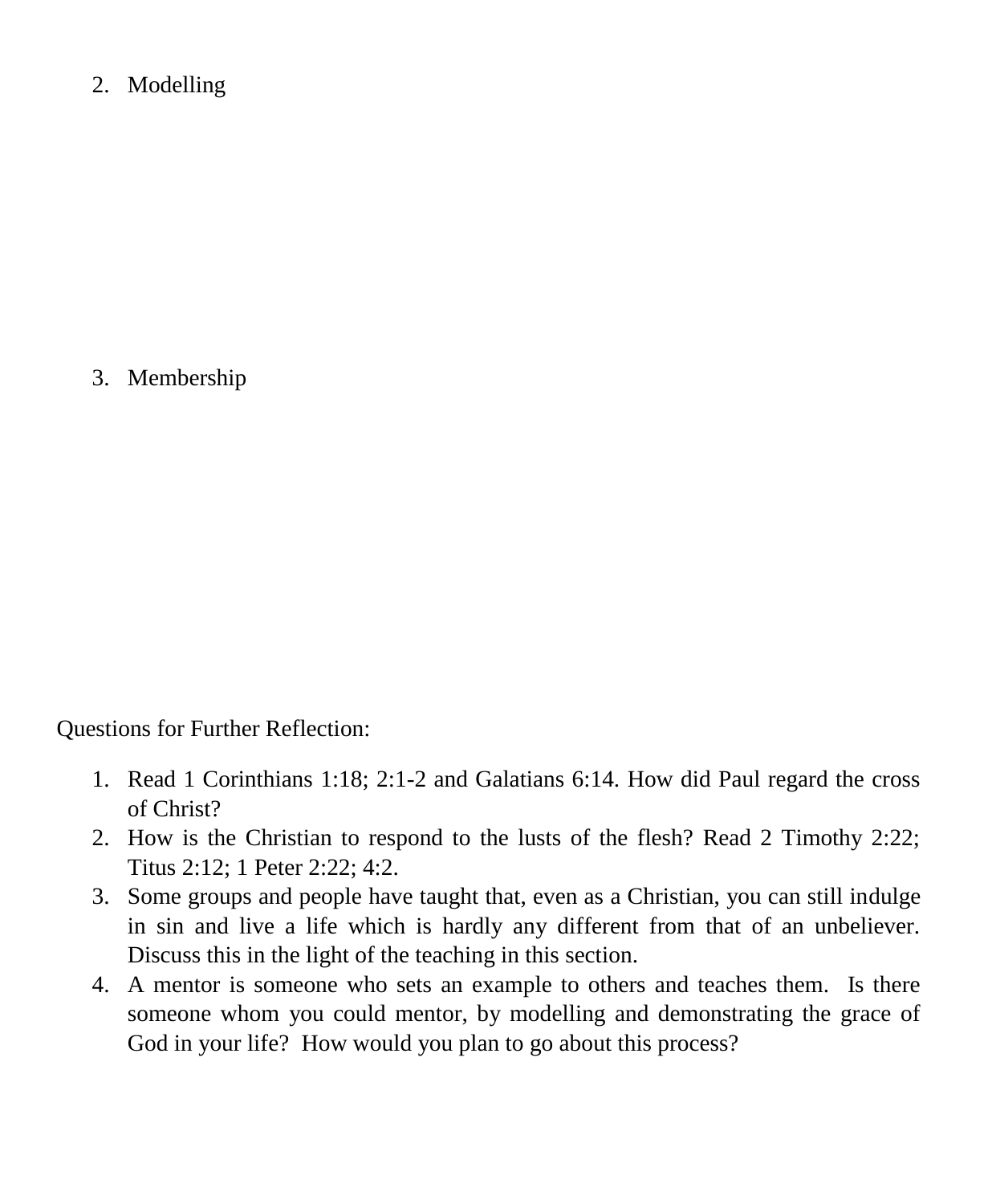He leadeth me: O blessed thought! O words with heav'nly comfort fraught! Whate'er I do, where'er I be, still 'tis God's hand that leadeth me.

## REFRAIN:

He leadeth me, He leadeth me; by His own hand He leadeth me: His faithful foll'wer I would be, for by His hand He leadeth me.

Sometimes 'mid scenes of deepest gloom, sometimes where Eden's bowers bloom, by waters calm o'er troubled sea, still 'tis His hand that leadeth me. REFRAIN

Lord, I would clasp Thy hand in mine, nor ever murmur nor repine; content, whatever lot I see, since 'tis my God that leadeth me. REFRAIN

And when my task on earth is done, when, by Thy grace, the vict'ry's won, e'en death's cold wave I will not flee, since God through Jordan leadeth me. REFRAIN

## **\*Benediction**

## **\*Gloria Patri** No. 735

Glory be to the Father, and to the Son, and to the Holy Ghost; as it was in the beginning, is now, and ever shall be, world without end. Amen, amen.

| <i>*Postlude</i> | Take My Life and Let It Be            | arr. Leonard |
|------------------|---------------------------------------|--------------|
|                  | * Congregation: Please stand as able. |              |

**\* \* \* \* \* \* \* \***

**Piano** Denise O'Neal, Kathryn Robbins, Grayden Lash **Intercessory Prayer** Bruce Stoltzfus, Elder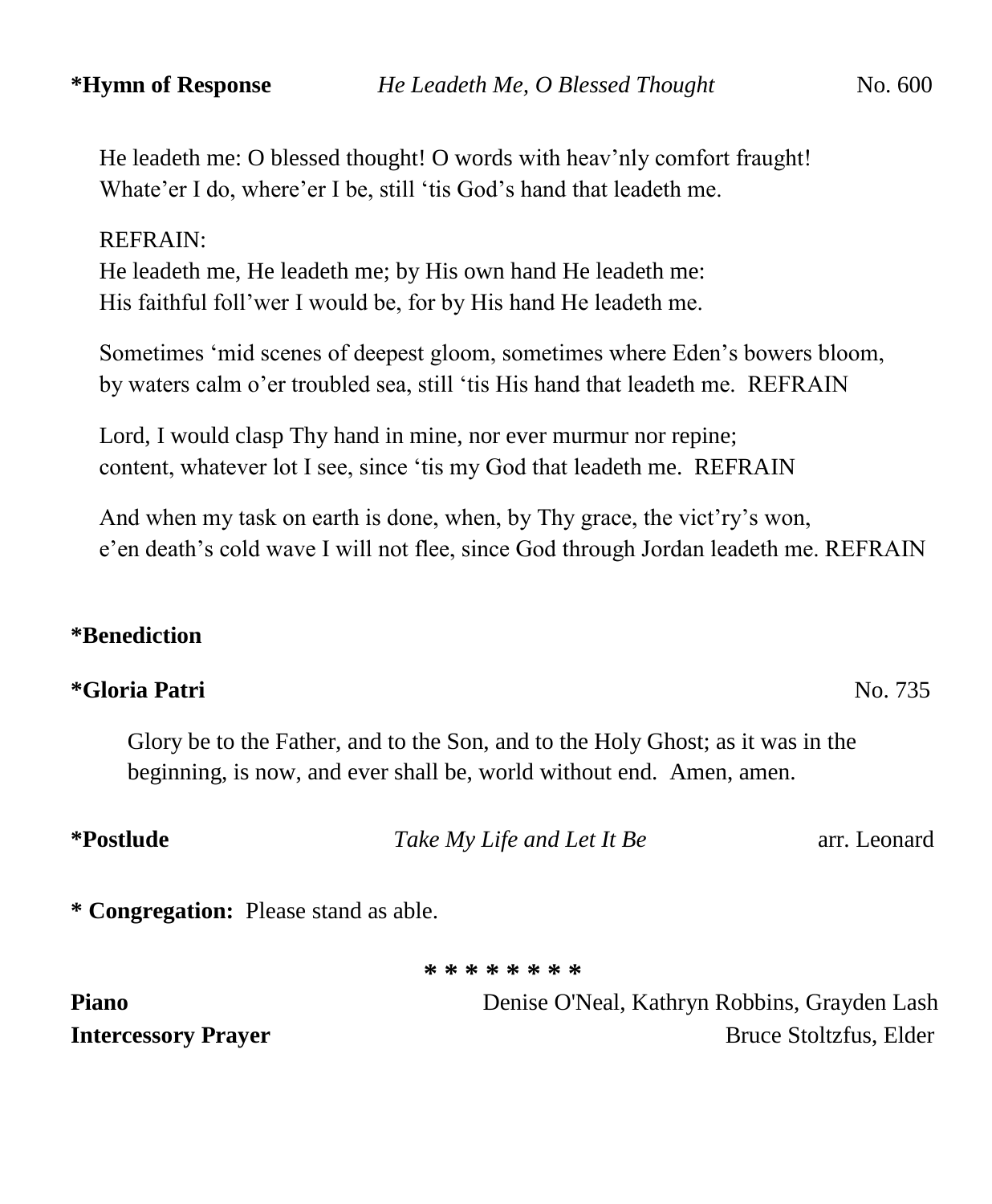# **Weekly Calendar**

| <b>DATE</b>       | TIME     | <b>EVENT</b>                 |
|-------------------|----------|------------------------------|
| <b>SUN 11/17</b>  | 9:00 AM  | <b>Opening Exercises</b>     |
|                   | 9:15 AM  | <b>Sunday School Classes</b> |
|                   | 10:30 AM | <b>Worship Service</b>       |
|                   | 5:00 PM  | Youth Bible Study            |
| <b>MON 11/18</b>  | 6:00 PM  | <b>Hrivnak Care Group</b>    |
| <b>TUES 11/19</b> | 1:00 PM  | <b>PM Care Group</b>         |
| <b>WED 11/20</b>  | 9:30 AM  | Women's Bible Study          |
|                   | 6:00 PM  | Deacon's Meeting             |
| <b>SUN 11/24</b>  | 9:00 AM  | <b>Opening Exercises</b>     |
|                   | 9:15 AM  | <b>Sunday School Classes</b> |
|                   | 10:30 AM | <b>Worship Service</b>       |
|                   | 12:00 PM | Carry-in Thanksgiving Meal   |
|                   |          |                              |

# **Important Upcoming Events**

| <b>SUN 12/1</b>  | $6:00 \text{ PM}$  | The Christmas Star presentation |  |
|------------------|--------------------|---------------------------------|--|
| <b>SAT 12/07</b> | $12:00 \text{ PM}$ | <b>Stechly Baby Shower</b>      |  |
| <b>SAT 12/21</b> | $12:00 \text{ PM}$ | Christmas Cookie Exchange       |  |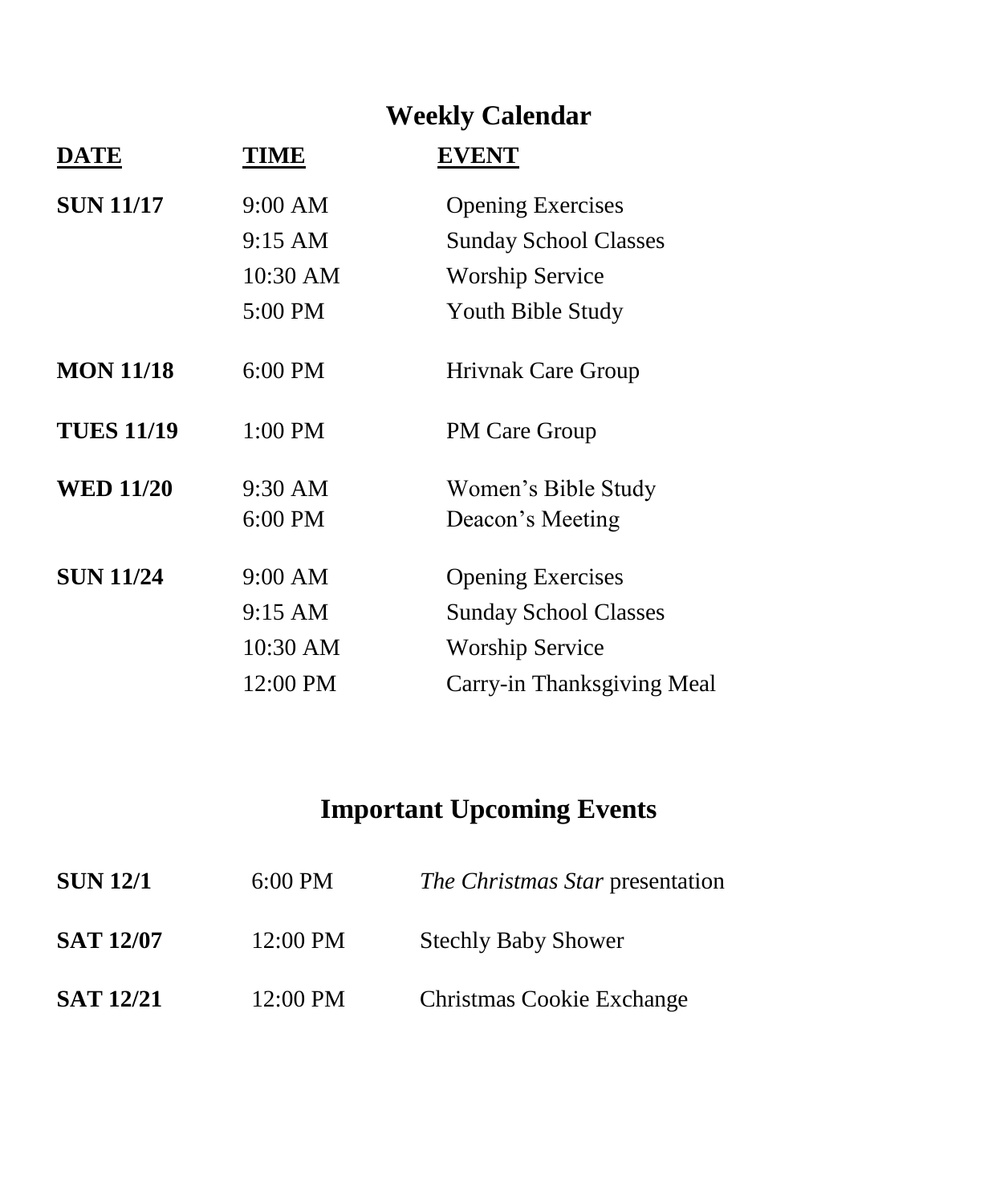## **Serving the Lord**

|                   | 11/17               | 11/24          | 12/01          |
|-------------------|---------------------|----------------|----------------|
|                   | L. Hrivnak,         | B. Hrivnak,    | L. Martin,     |
| <b>AM Nursery</b> | Aaron L.            | Emily S.       | Grace M.       |
| Greeters          | J. Faber            | Stoltzfus      | <b>DeGroot</b> |
| Treats            | Lindborg            | <b>Hrivnak</b> | Lash           |
| Serve/Cleanup     | Lindborg            | <b>Hrivnak</b> | Lash           |
| Audio             | <b>B.</b> Armstrong | B. Schoon      | J. Martin      |
| Elder of the Week | Stoltzfus           | Schoon         | <b>Hrivnak</b> |

## **Announcements**

 **Thanksgiving Celebration Dinner**: We will be having a carry-in lunch after the morning worship service next Sunday, November 24. We will enjoy fellowship and have an opportunity as a church family to thank God for His goodness. Pastor Andrew will lead the devotions after the meal. Everyone should please bring a main dish. Those members whose last name falls alphabetically between A -K should also bring a salad and those families between L-Z should also bring a dessert. This is a good time to invite your friends to the worship service and fellowship! Please talk to Jenni Gretzinger if you have questions.

 **Youth Bible Study:** All youth (middle school and up) are invited to the Gretzinger's house (2607 Shannon Drive) for a time of Bible study and fellowship at 5:00 pm tonight. It was decided to meet every other Sunday evening at the Gretzinger's house.

 **PM Care Group:** Due to the cold temperatures this past Tuesday, PM Care Group has been rescheduled for this week Tuesday at 1:00 pm.